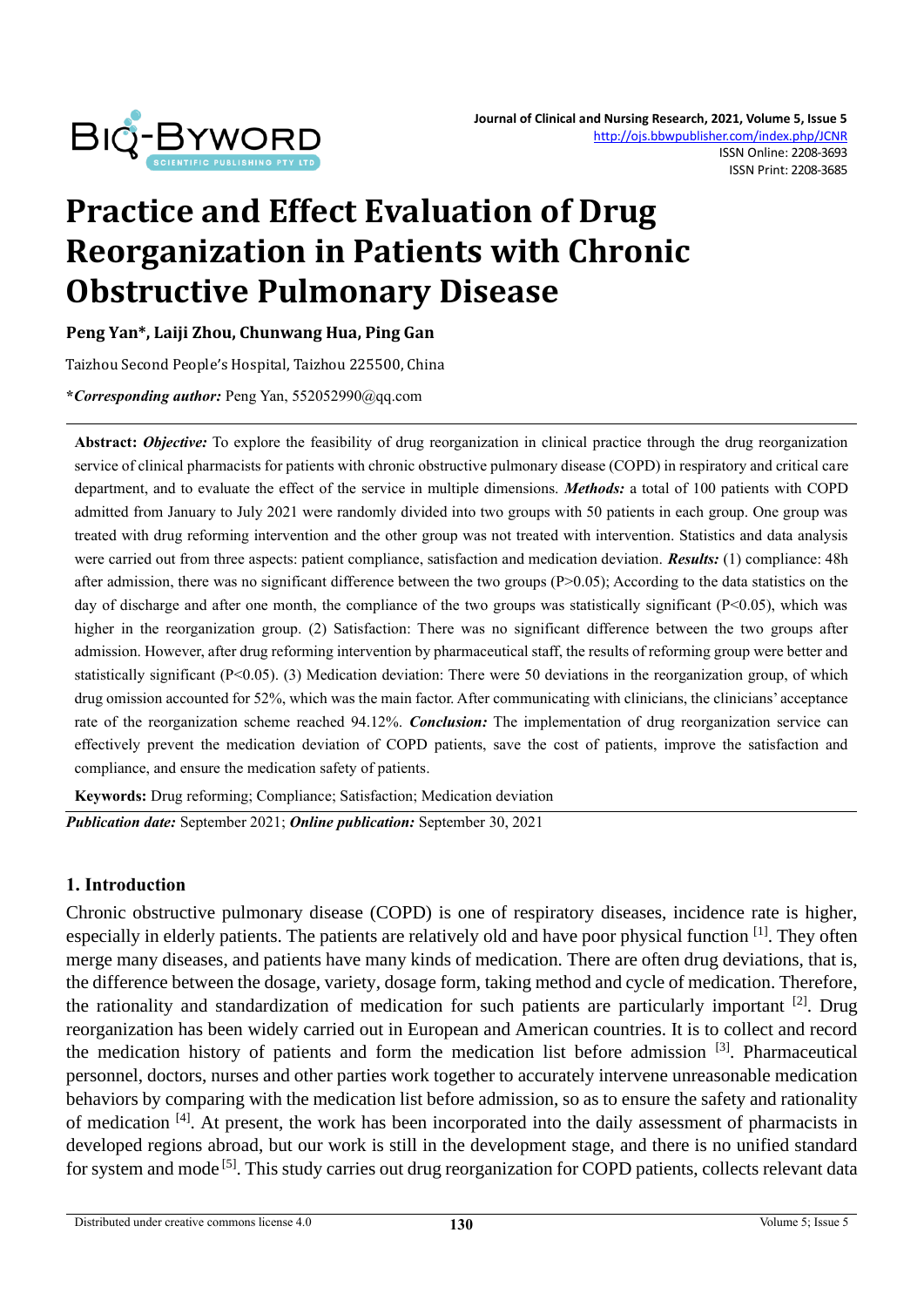and makes statistical analysis, draws relevant conclusions according to the results, and deeply discusses the necessity and importance of drug reorganization, so as to provide reference for the establishment of drug reorganization mode for COPD patients.

# **2. Data and methods**

## **2.1.Subjects**

100 patients with COPD admitted to our hospital from January to July 2021 were randomly selected and divided into two groups, with 50 people in each group. The subjects in the reorganization group carried out drug reorganization services within one day after admission or admission.

# **2.2. Methods**

(1) COPD patients were screened out through the admission diagnosis of medical record system; (2) Record the medication list of the patient by asking about the medication of the patient. (3) According to the medication situation, drug reorganization is carried out, including stopping taking the drugs before admission, continuing to take the drugs before admission, adding new drugs, and forming a new drug list [6] .

## **2.3. Evaluation criteria**

## **2.3.1. Compliance**

valuate the compliance of patients in three time periods, and fill in the compliance evaluation form, which is 48h after admission, the day of discharge and one month after discharge. The evaluation mainly includes four parts: (1) whether to take medicine continuously (2) whether to forget to take medicine (3) whether to stop taking medicine when symptoms improve (4) whether to take the dose as required, 1-4 points for each part. After statistics, the scores in the scoring table are summarized. If the score is  $\geq 12$ , the compliance is good, and if the score is  $< 12$ , the compliance is poor.

## **2.3.2. Satisfaction**

Survey shall be conducted on the day of discharge. The evaluation includes six parts (1) service attitude (2) effect of diagnosis and treatment (3) diagnosis and treatment scheme (4) drug cost (5) medication guidance (6) rehabilitation guidance. Each part has 1-4 points. After statistics, the scores are summarized. If the score is  $\geq$  18, the satisfaction is good, and if the score is < 18, the satisfaction is poor.

## **2.3.3. Medication deviation**

Register the medication situation of patients, record the medication deviation such as repeated medication, medication without indication and drug omission, and summarize the data for analysis.

## **2.4. Statistical Analysis**

SPSS 22.0 software was used for data analysis, and the measurement data were tested by T test and expressed as (x ± s). Statistical data were compared by  $\chi^2$  test, P < 0.05, indicating statistical significance.

## **3. Results**

## **3.1. Compliance**

patients' compliance was investigated and evaluated in three different time periods, which were 48h after admission, the day of discharge and one month after discharge. The results were expressed by the good compliance rate (good compliance rate = number of people with good compliance / total number). After statistics, the results of good compliance rate are as follows: (1) 48h comparison between the two groups,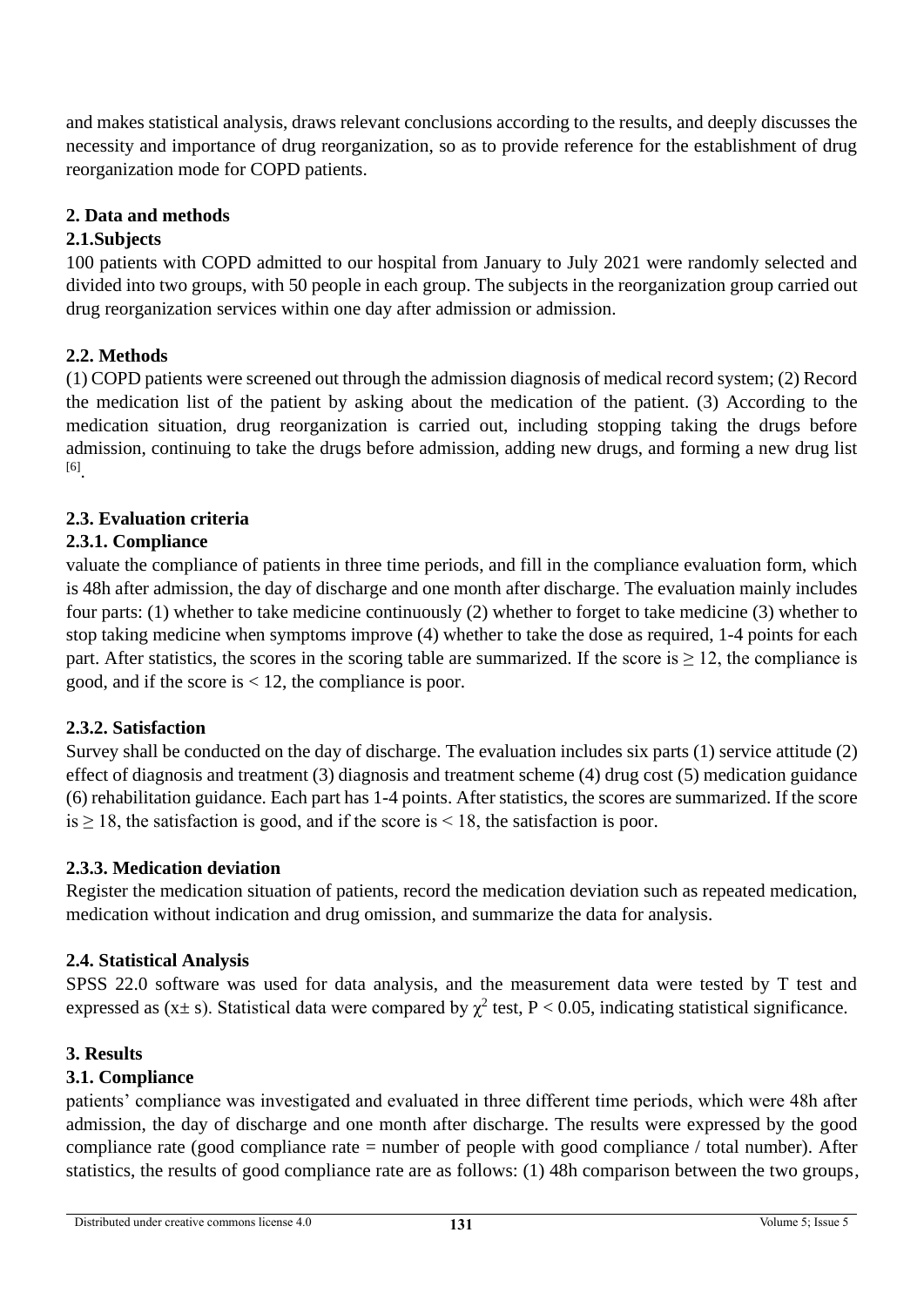$(P>0.05)$ ; (2) Comparison between the two groups on the day of discharge  $(P<0.05)$ ; (3) comparison between the two groups one month after discharge (P<0.05). See **Table 1.** After pharmaceutical care, the good compliance rate on the day of discharge and one month after discharge was significantly higher than that of 48 hours after admission (P < 0.05). See **Table 2.** and **Table 3.**

| Group                            | 48h after admission | Discharge day | 1 month after discharge |
|----------------------------------|---------------------|---------------|-------------------------|
| Non reforming group ( $n = 50$ ) |                     | 58            |                         |
| Reforming group ( $n = 50$ )     | 54                  | 82            | 78                      |
| $\mathrm{X}^2$                   | 0.04                | 6.857         | 12.148                  |
|                                  | 0.841               | 0.009         | 0.000                   |

**Table 1.** Comparison of good compliance rate between the two groups  $(\%)$ 

**Table 2.** Comparison of good compliance evaluation rate of reorganization group at 48h after admission and on the day of discharge (%)

| <b>Time</b>         | <b>Good rate</b> |  |
|---------------------|------------------|--|
| 48h after admission | 54               |  |
| Discharge day       | 82               |  |
| $X^2$               | 9.007            |  |
|                     | 0.003            |  |

**Table 3.** Comparison of good compliance evaluation rate of reorganization group at 48h after admission and 1 month after discharge (%)

| <b>Time</b>               | <b>Good rate</b> |  |
|---------------------------|------------------|--|
| 48h after admission       | 54               |  |
| One month after discharge | 78               |  |
| $X^2$                     | 6.417            |  |
| D                         | 0.011            |  |

## **3.2. Satisfaction**

comparison the satisfaction survey was conducted when the patients were discharged from the hospital. The recovery rate of the questionnaire in both groups was 100%. A total of 1 person in the reforming group and 7 persons in the non-reforming group are dissatisfied. After statistical analysis,  $P < 0.05$ , there was statistical significance between the two groups. See **Table 4.**

#### **Table 4.** Comparison of patient satisfaction

| Group                            | Satisfied (example) | <b>Dissatisfied</b> (example) |
|----------------------------------|---------------------|-------------------------------|
| Non reforming group ( $n = 50$ ) | 43                  |                               |
| Reforming group ( $n = 50$ )     | 49                  |                               |
| $\mathbf{v}^2$                   |                     | 4.891                         |
|                                  |                     | 0.027                         |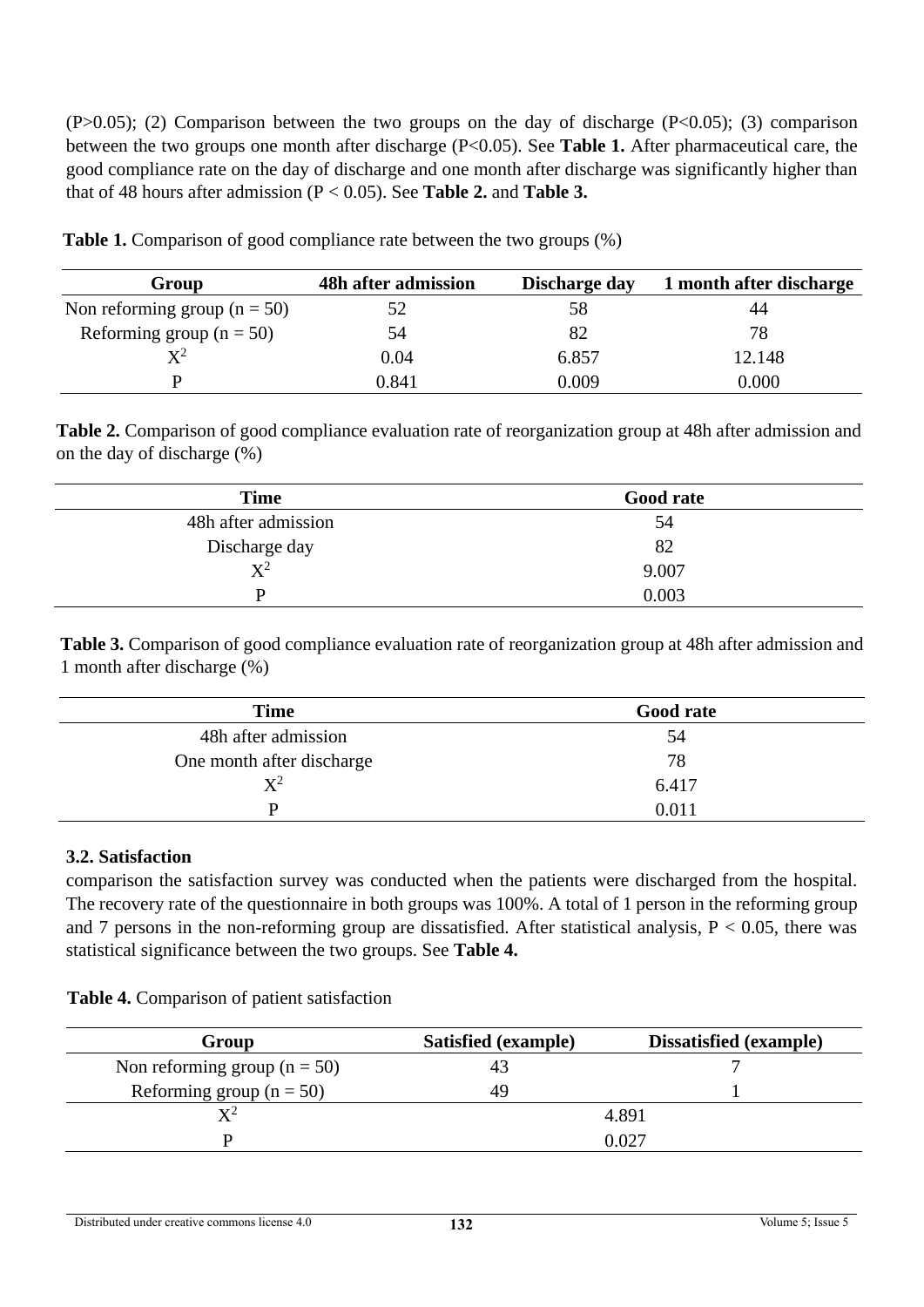# **3.3. Analysis on medication deviation of reforming group**

# **3.3.1. General data and types of medication deviation**

In the study of 50 patients in the reorganization group, the types of drugs used per capita reached (6.96  $\pm$ 2.03), involving 425 medical orders, including 17 patients with medication deviation and 127 medical orders, including 50 with deviation, including drug omission, repeated medication, frequency error, etc. See **Table 5.**

| Type                                   | <b>Number of articles</b> | Percentage $(\% )$ |
|----------------------------------------|---------------------------|--------------------|
| Drug omission                          | 26                        | 52                 |
| Repeated medication                    |                           | 14                 |
| Frequency error                        | h                         | 12                 |
| Medication without indication          |                           |                    |
| Dose error                             |                           |                    |
| Incompatibility or adverse interaction |                           |                    |

**Table 5.** Types of medication deviation

## **3.3.2. Adjustment of medication deviation**

According to medication deviation, the clinical pharmacist shall reorganize the scheme and feed it back to the attending physician. In this study, pharmacists intervened in 50 doctor's orders, involving 17 patients, including 25 suspension of medication, 12 adjustment of medication and 28 adjustment schemes; Results only one patient's reorganization scheme was not accepted, and the acceptance rate was 94.12%.

## **4. Discussion**

With the gradual advancement of pharmaceutical reform in China, drug reorganization has been paid more and more attention with the attention of clinical pharmacists and pharmaceutical care. The author focuses on evaluating and analyzing the effect of drug reorganization in COPD patients in several different dimensions, as follows:

## **4.1. Effects of drug restructuring services on medication compliance**

Medication compliance reflects the degree of cooperation of patients with clinical treatment and plays an important role in the process of patient treatment. The results showed that the compliance of the reformed group was better than that of the non-reformed group on the day of discharge and one month after discharge, and the compliance of the two groups on the day of discharge and one month after discharge was better than that at admission. The patients in the study are older, have decreased physical function and memory, and are easy to forget to take medicine. Clinical pharmacists should pay more attention to this kind of population in their daily work. Therefore, such people need regular education to improve the medication compliance of such patients.

## **4.2. Impact of drug reorganization on satisfaction**

Satisfaction is a response of patients to their actual feelings about the clinical treatment process. After research, the satisfaction of the two groups has been significantly improved after pharmaceutical care, which also shows that the clinical service of pharmaceutical personnel can improve the satisfaction of patients to a certain extent.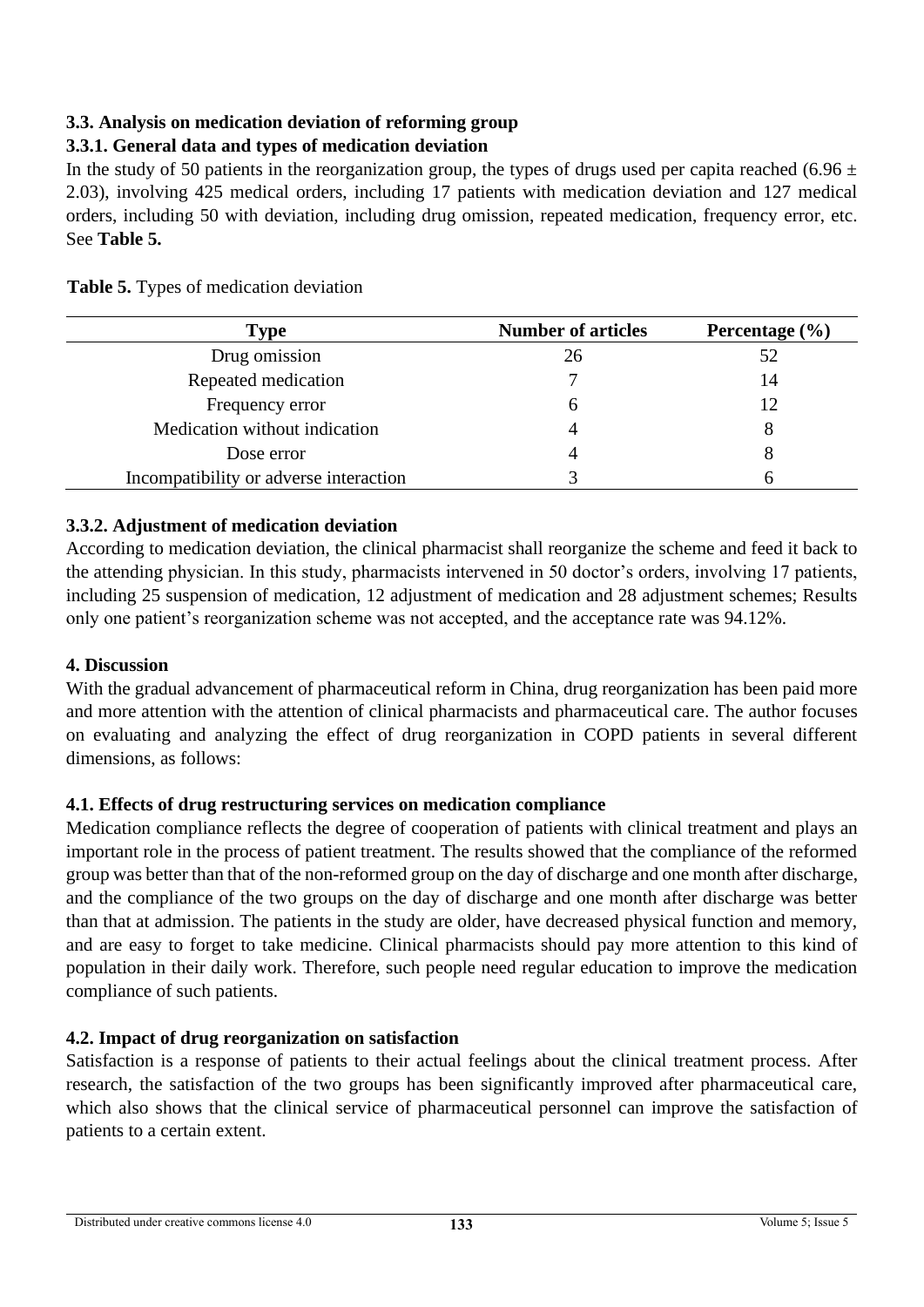## **4.3. Intervention of clinical pharmacists on medication deviation**

The intervention of medication deviation is an important link in drug reorganization. In this study, most patients are older and have basic diseases. There are 425 medical orders involving drugs in the study, including 50 medical orders with medication deviation, and the incidence of medication deviation is 11.8%. This may be related to the behavior of patients in the process of clinical treatment, including voluntary withdrawal and unauthorized change of drugs. At the same time, the treatment level and sense of responsibility of the attending doctors are also different. Unreasonable treatment and non-standard medication may also be part of the reasons for medication deviation.

To sum up, COPD is one of the common diseases in the respiratory and critical care department. The patients are older, have weak memory, low compliance, and medication deviation is common. Drug restructuring services can not only improve the above situation, but also ensure the medication safety of COPD patients. However, the development of drug reorganization still has a long way to go. It needs not only pharmaceutical personnel, but also the cooperation of doctors and nurses. The establishment of the reorganization scheme can help reduce the medication deviation, patients can better follow the doctor's advice, improve the treatment effect and improve the patient satisfaction. At present, the acceptance rate of drug reorganization in China is lower than that in developed countries, and it is still in the exploratory stage. It is not paid enough attention and has not been widely used. However, this work is the key development direction of pharmaceutical work in the future and needs to be gradually popularized. Before popularization, we should do a good job in paving the way. First, we should train medical personnel and pharmacists in relevant knowledge. Let them understand the purpose and significance of drug reorganization, increase the communication and cooperation among doctors, drugs and nurses, and better promote the process of drug reorganization; Secondly, it is necessary to improve the position of clinical pharmacists in the process of drug reorganization. The division of labor and responsibilities of doctors, drugs and nurses in the process of clinical treatment are different. Doctors pay more attention to the diagnosis and treatment of diseases. Nurses are mainly responsible for specific operation and daily nursing. Pharmacists have rich knowledge of pharmacology and pharmacy and are more professional in the use of drugs. In recent years, drug reorganization has been the daily work of clinical pharmacists in many countries, and it is an important guarantee measure for drug safety; At the same time, we should establish a standardized and standardized drug reorganization system to promote in the whole hospital, integrate drug reorganization into the medical record system by using information means, and gradually improve the hospital network service framework.

## **Funding**

2021 clinical medical science and technology development fund of Jiangsu University (Jiangsu University Medical Department [2021] No. 8), Project No.: JLY2021189.

## **Disclosure statement**

The author declares no conflict of interest.

## **References**

- [1] Xie Y, Liu C, Zhuang H, et al., 2021, Discussion on the Medication law of Liu Xiaohong in the Treatment of Chronic Obstructive Pulmonary Disease. Journal of Guangzhou University of Traditional Chinese Medicine, 38 (4): 810-815. Doi: 10.13359/j.cnki.gzxbtcm. 021.04.029
- [2] He H, Guo S, Song Y, et al., 2020, Study on the Medication Law of Professor Sun Zengtao in the Treatment of Chronic Obstructive Pulmonary Disease based on Data Mining. Chinese Traditional Medicine Emergency, 29 (4): 604-607. Doi: 10.3969/j.issn.1004-745X.2020.04.011